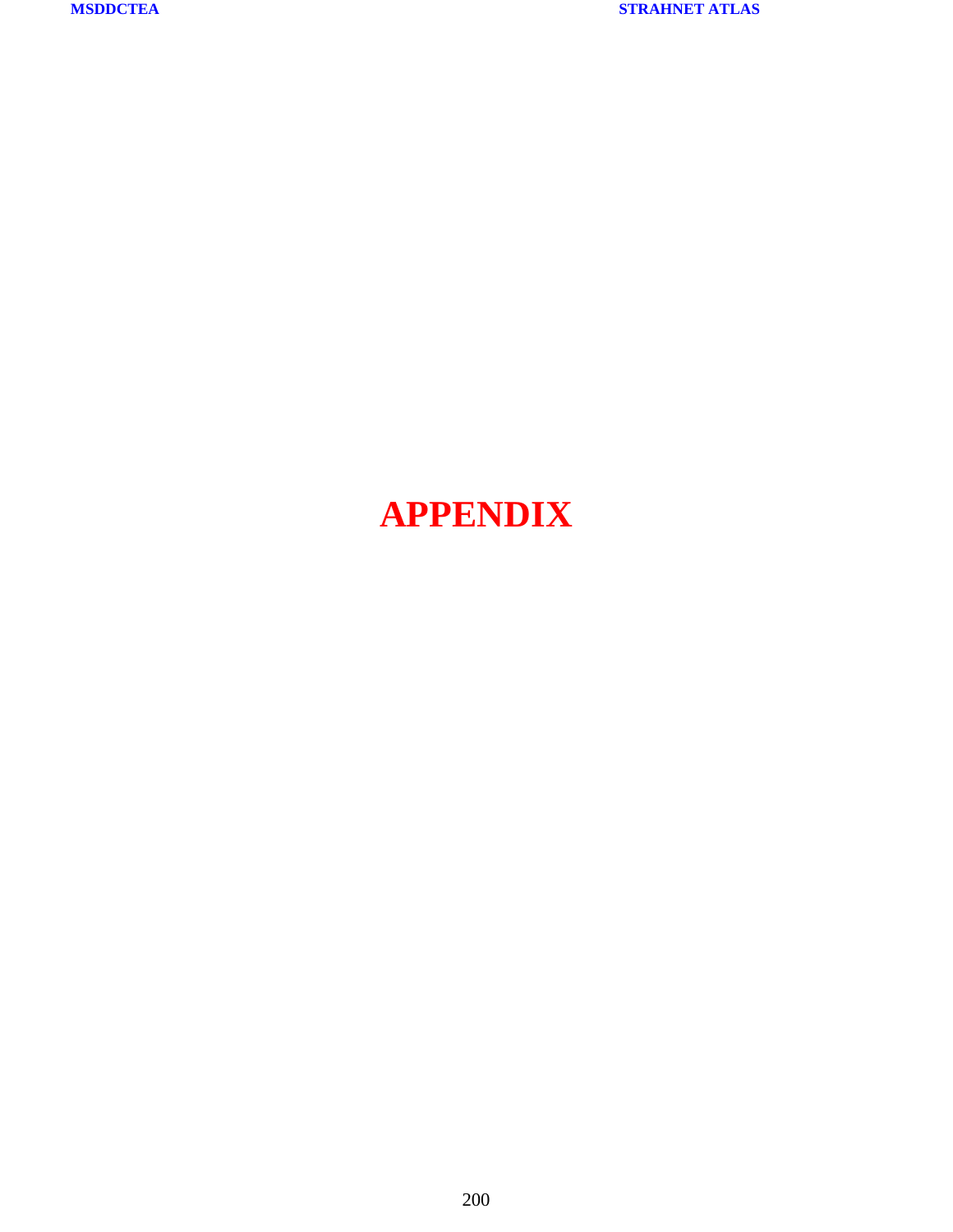### **HISTORY OF STRAHNET AND STRAHNET CONNECTORS**

#### **STRAHNET:**

**1921** – Army developed the first map of roads important to national defense. Referred to as the Gereral John (Blackjack) Pershing map, it helped in the identification of Interstate routes.

*1956* - President Eisenhower signed legislation establishing the National System of Interstate and Defense Highways (about 41,000 miles of roads). Since then, DOD has continued to identify and update defenseimportant highway routes.

*1981* - As DOD's designated agent for the Highways for National Defense Program, the Military Traffic Management Command Transportation Engineering Agency (MTMCTEA) prepared a comprehensive update of these defense-important routes, formally identified as STRAHNET.

*January 1991* - MTMCTEA updated STRAHNET in MTMC Report SE 89-4b-27, Strategic Highway Corridor Network. The update was based on quantifiable DOD highway requirements and computer modeling techniques.

**December 1991** – The Intermodal Surface Transportation Efficiency Act of 1991 (Public Law 102-240) incorporated a "strategic highway network" and "major strategic highway network connectors" as an integral part of the National Highway System.

*July 1994* – MTMCTEA revalidated STRAHNET to confirm the importance of the designated routes.

*November 1995* – The National Highway System Designation Act of 1995 (Public Law 104-59) provided for inclusion of STRAHNET and important STRAHNET connectors in the 160,955-mile National Highway System (NHS).

*February 1998* – MTMCTEA identified the highway routes between the 17 Power Projection Platform installations and their respective ports.

*November 1999* – MTMCTEA published the STRAHNET Atlas on the MTMCTEA website at [www.tea.army.mil/pubs/strahnet.htm.](http://www.tea.army.mil/pubs/strahnet.htm) The Atlas combines the STRAHNET State maps and individual Connector maps for the installations and ports into one document.

*1994 - 1999* - MTMCTEA continued to update STRAHNET as needed in coordination with the military installations, military Services, ports, State transportation departments, and Federal Highway Administration (FHWA).

*1999-2007* – MTMCTEA continues to work with FHWA and the State transportation departments in confirming the designation of STRAHNET and STRAHNET Connectors routes in the National Highway System.

*2009* – MSDDCTEA initiated the review of the STRAHNET. HND produced the Strategic Highway Corridor Network 2009 report..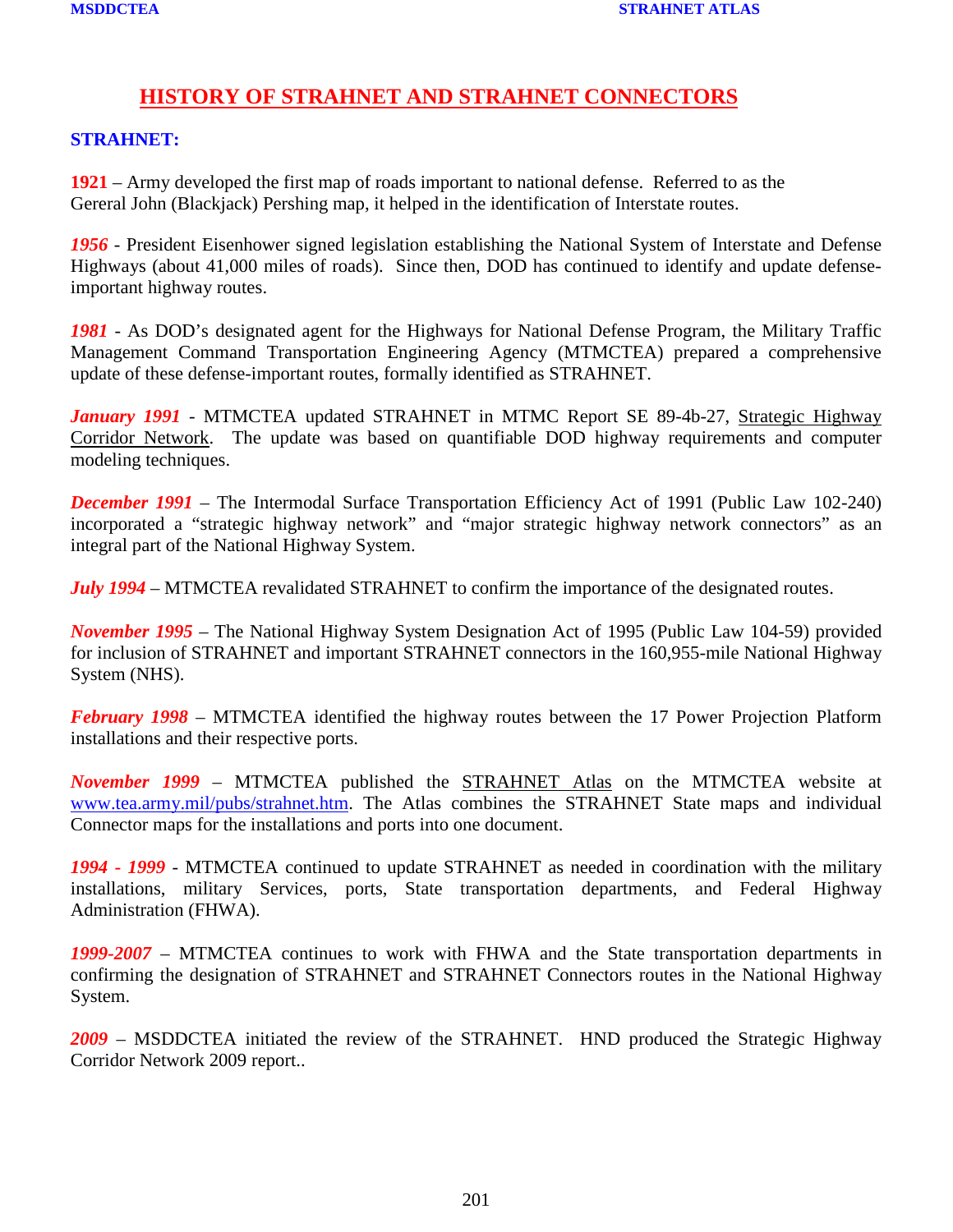#### **STRAHNET Connectors:**

*March 1985* - MTMCTEA published MTMC Report TE 82-4b-29, STRAHNET Connector Atlas. The report documented the first systematic evaluation of the connecting roads between STRAHNET and the origins and destinations for defense traffic. It included 31 Army installations and 21 related ports.

*November 1985* – MTMCTEA published MTMC Report TE 85-4b-24, STRAHNET Connector Atlas, 2nd Edition. The report documented Connector routes for 111 installations (all services) and 30 ports.

*May 1988* - MTMCTEA published MTMCTEA Report SE 86-4b-19, STRAHNET Connector Atlas, 3rd Edition. The report documented Connector routes for 223 installations (all services) and 32 ports.

*September 1991* - MTMCTEA published MTMCTEA Report SE 89-4b-59, STRAHNET Connector Atlas, 4th Edition. The report documented Connector routes for 382 installations (all services) and 30 ports.

**December 1991** – The Intermodal Surface Transportation Efficiency Act of 1991 (Public Law 102-240) incorporated a "strategic highway network" and "major strategic highway network connectors" as an integral part of the National Highway System (NHS).

*November 1995* – The National Highway System Designation Act of 1995 (Public Law 104-59) provided for inclusion of STRAHNET and important STRAHNET connectors in the 160,955-mile NHS.

*November 1999* – MTMCTEA published the STRAHNET Atlas on the MTMCTEA website at [www.tea.army.mil/pubs/strahnet.htm.](http://www.tea.army.mil/pubs/strahnet.htm) The Atlas combines the STRAHNET State maps and individual Connector maps for the installations and ports into one document.

*1991- 1999* - MTMCTEA continued to update the Connector maps as needed in coordination with the military installations, military Services, ports, State transportation departments, and FHWA.

*Since 1999* – MTMCTEA continues to work with FHWA and the State transportation departments in confirming the designation of STRAHNET and STRAHNET Connector routes in the National Highway System.

*2009-2010* – SDDCTEA initiated the review of the STRAHNET. HND produced the Strategic Highway Corridor Network 2009 report.

*2010-2012* – HND updates STRAHNET Connectors into strategic seaports as a by-product of the SDDCTEA 2011 update to the Port Look 2008 Strategic Seaport Study.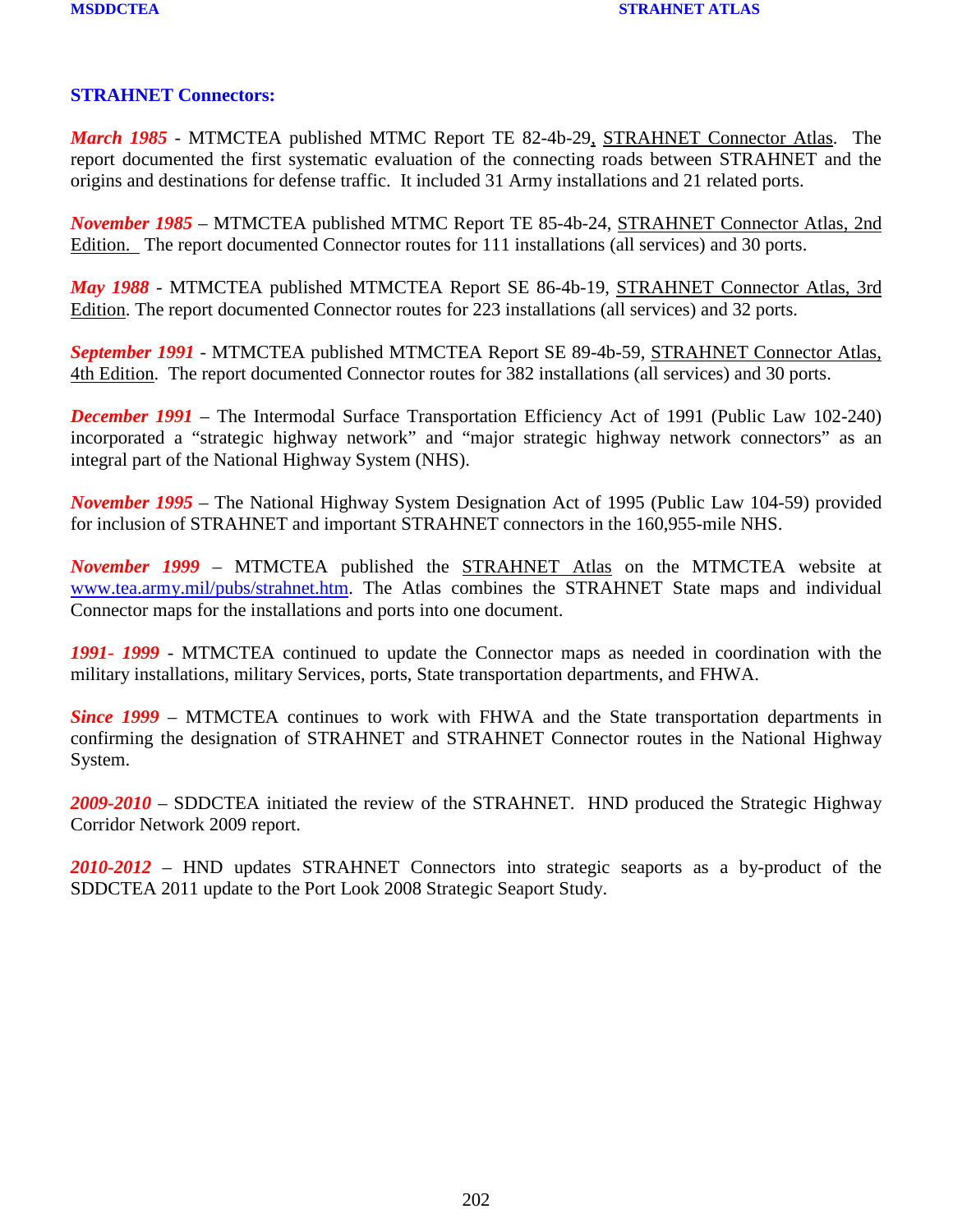## **ACRONYMS/ABBREVIATIONS USED IN THE STRAHNET ATLAS**

| AF               | Air Force                                                                                                    |
|------------------|--------------------------------------------------------------------------------------------------------------|
| <b>AR</b>        | Army or Army Regulation                                                                                      |
| <b>COMM</b>      | Commercial                                                                                                   |
| <b>DLAR</b>      | Defense Logistics Agency Regulation                                                                          |
| <b>DOD</b>       | Department of Defense                                                                                        |
| <b>DSN</b>       | <b>Defense Switch Network</b>                                                                                |
| <b>FHWA</b>      | Federal Highway Administration                                                                               |
| <b>MC</b>        | <b>Marine Corps</b>                                                                                          |
| <b>MCO</b>       | Marine Corps Order                                                                                           |
| <b>SDDCTEA</b>   | Military Surface Deployment and Distribution Command<br>Transportation Engineering Agency (formerly MTMCTEA) |
| <b>NG</b>        | <b>National Guard</b>                                                                                        |
| <b>NHS</b>       | National Highway System                                                                                      |
| <b>NV</b>        | Navy                                                                                                         |
| <b>OPNAVINST</b> | Office of the Chief of Naval Operations Instructions                                                         |
| <b>PND</b>       | <b>Ports for National Defense</b>                                                                            |
| <b>SPOE</b>      | Sea Port of Embarkation                                                                                      |
| <b>STRAHNET</b>  | Strategic Highway Corridor Network                                                                           |